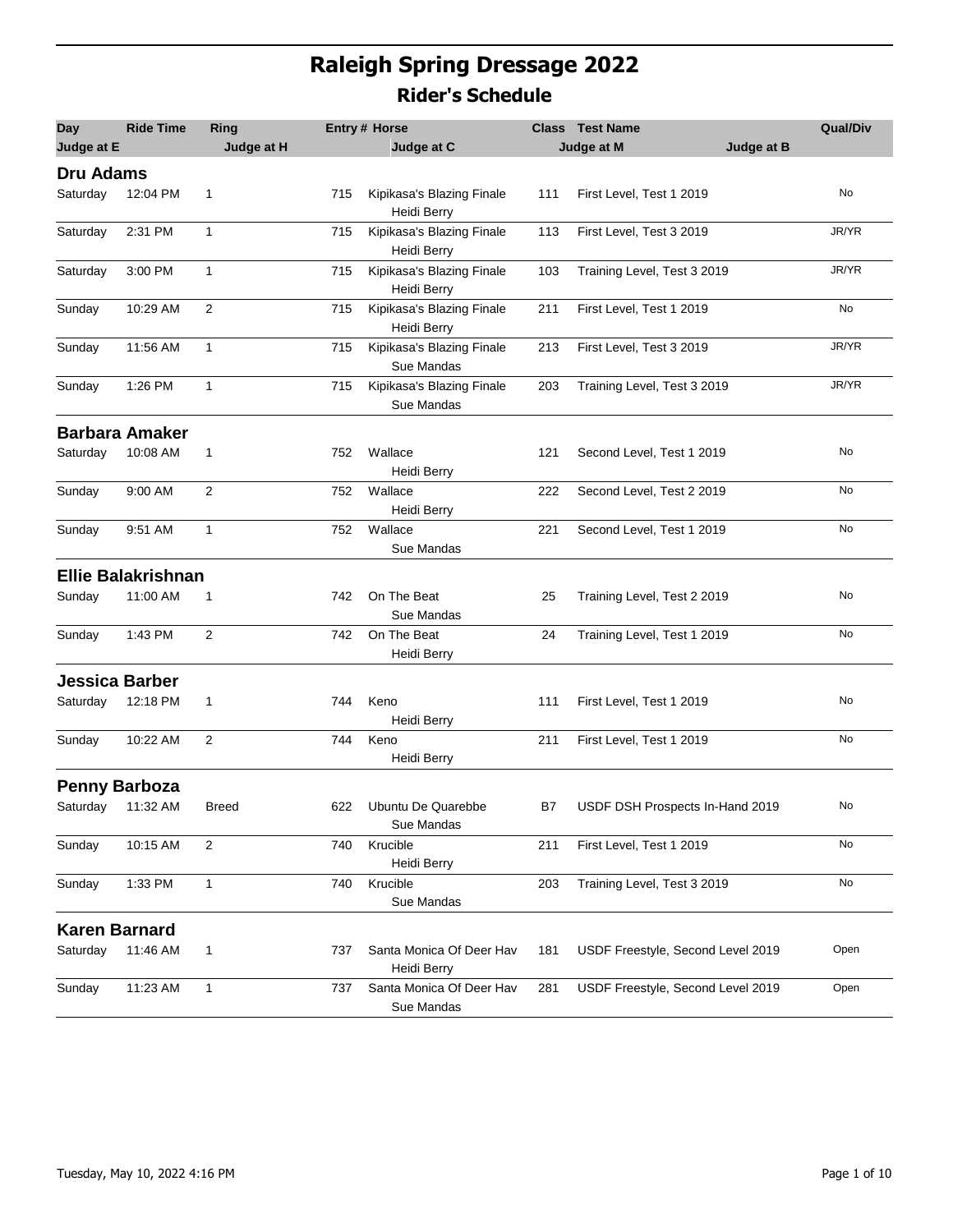| <b>Day</b>            | <b>Ride Time</b>       | Ring         |     | Entry # Horse                               | <b>Class</b> | <b>Test Name</b>                    | <b>Qual/Div</b>      |
|-----------------------|------------------------|--------------|-----|---------------------------------------------|--------------|-------------------------------------|----------------------|
| Judge at E            |                        | Judge at H   |     | Judge at C                                  |              | Judge at B<br>Judge at M            |                      |
| <b>Tami Batts</b>     |                        |              |     |                                             |              |                                     |                      |
| Saturday              | 9:19 AM                | 1            | 746 | Southern Star<br>Heidi Berry                | 131          | Third Level, Test 1 2019            | No                   |
| Saturday              | 3:07 PM                | 1            | 747 | Rosalyn<br>Heidi Berry                      | 103          | Training Level, Test 3 2019         | Open                 |
| Sunday                | 9:27 AM                | $\mathbf{1}$ | 746 | Southern Star<br>Sue Mandas                 | 233          | Third Level, Test 3 2019            | Open                 |
| Sunday                | 10:36 AM               | 2            | 747 | Rosalyn<br>Heidi Berry                      | 211          | First Level, Test 1 2019            | No                   |
| <b>Kellie Benn</b>    |                        |              |     |                                             |              |                                     |                      |
| Saturday              | 10:24 AM               | 1            | 727 | Pinot Noir<br>Heidi Berry                   | 122          | Second Level, Test 2 2019           | No                   |
| Sunday                | 9:59 AM                | 1            | 727 | <b>Pinot Noir</b><br>Sue Mandas             | 223          | Second Level, Test 3 2019           | <b>Adult Amateur</b> |
| <b>Keri Blizniak</b>  |                        |              |     |                                             |              |                                     |                      |
| Saturday              | 10:30 AM               | <b>Breed</b> | 588 | Phable of Rapunzel<br>Sue Mandas            | B2           | USDF DSH Prospects In-Hand 2019     | No                   |
| Saturday              | 4:07 PM                | <b>Breed</b> | 588 | Phable of Rapunzel<br>Sue Mandas            | <b>B49</b>   | USDF DSH Prospects In-Hand 2019     | No                   |
| Saturday              | 4:27 PM                | <b>Breed</b> | 588 | Phable of Rapunzel<br>Sue Mandas            | <b>B40</b>   | USDF DSH Prospects In-Hand 2019     | No                   |
| <b>Kaitlin Blythe</b> |                        |              |     |                                             |              |                                     |                      |
| Saturday              | 8:45 AM                | <b>Breed</b> | 584 | <b>Dresscode Dancing Date</b><br>Sue Mandas | B35          | USDF Materiale Class Scoresheet 201 | No                   |
| Saturday              | 9:25 AM                | <b>Breed</b> | 585 | Pintados Don Dario<br>Sue Mandas            | <b>B31</b>   | USDF DSH Prospects Under-Saddle 20  | <b>No</b>            |
| Saturday              | 4:23 PM                | <b>Breed</b> | 584 | <b>Dresscode Dancing Date</b><br>Sue Mandas | <b>B40</b>   | USDF DSH Prospects In-Hand 2019     | No                   |
| Saturday              | 4:31 PM                | <b>Breed</b> | 585 | Pintados Don Dario<br>Sue Mandas            | <b>B40</b>   | USDF DSH Prospects In-Hand 2019     | No                   |
| Sunday                | 9:23 AM                | 2            | 585 | Pintados Don Dario<br>Heidi Berry           | 286          | Training Level, Test 1 2019         | No                   |
|                       | <b>Kathryn Bouvier</b> |              |     |                                             |              |                                     |                      |
| Saturday              | 12:39 PM               | $\mathbf 1$  | 717 | SO VERY VALENTINO<br>Heidi Berry            | 112          | First Level, Test 2 2019            | No                   |
| Saturday              | 2:23 PM                | 1            | 717 | SO VERY VALENTINO<br>Heidi Berry            | 113          | First Level, Test 3 2019            | <b>Adult Amateur</b> |
| Sunday                | 12:04 PM               | 1            | 717 | SO VERY VALENTINO<br>Sue Mandas             | 213          | First Level, Test 3 2019            | <b>Adult Amateur</b> |
|                       | Amy Brumbach           |              |     |                                             |              |                                     |                      |
| Sunday                | 10:03 AM               | 2            | 719 | Mischief Managed<br>Heidi Berry             | 21           | Introductory Walk-Trot Test A 2019  | No                   |
| Sunday                | 11:49 AM               | 2            | 719 | Mischief Managed<br>Heidi Berry             | 22           | Introductory Walk-Trot Test B 2019  | No                   |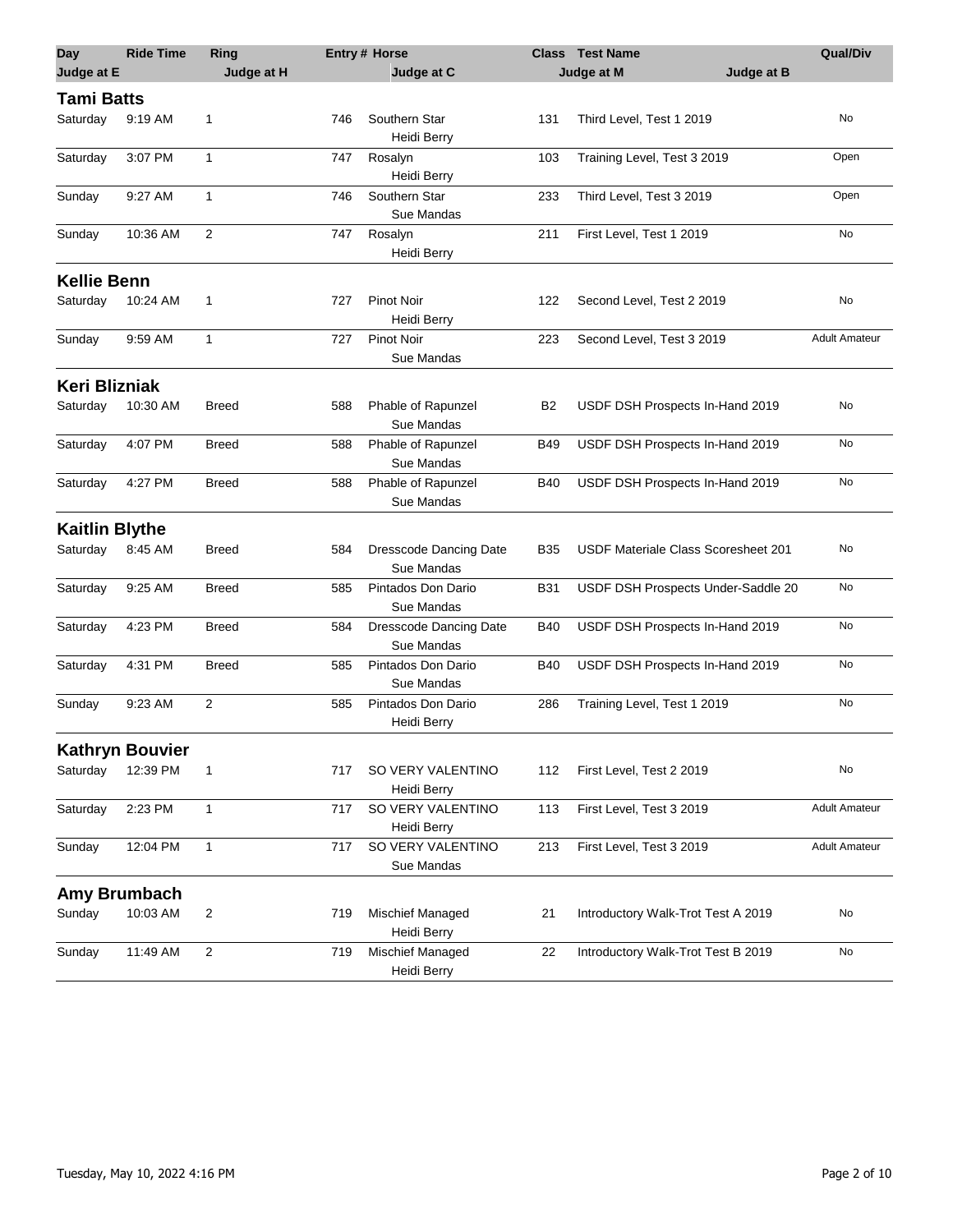| Day                   | <b>Ride Time</b>       | Ring           |      | <b>Entry# Horse</b>                    |            | <b>Class</b> Test Name              | <b>Qual/Div</b> |
|-----------------------|------------------------|----------------|------|----------------------------------------|------------|-------------------------------------|-----------------|
| Judge at E            |                        | Judge at H     |      | Judge at C                             |            | Judge at M<br>Judge at B            |                 |
| <b>A Champion</b>     |                        |                |      |                                        |            |                                     |                 |
| Saturday              | 9:45 AM                | Breed          | 1000 | Champion<br>Sue Mandas                 | <b>B34</b> | USDF DSH Prospects Under-Saddle 20  | No              |
| Saturday              | 10:07 AM               | Breed          | 1000 | Champion<br>Sue Mandas                 | <b>B15</b> | USDF DSH Breeding Stock In-Hand 20  | No              |
| Saturday              | 11:10 AM               | Breed          | 1000 | Champion<br>Sue Mandas                 | B16        | USDF DSH Breeding Stock In-Hand 20  | No              |
| Saturday              | 11:52 AM               | Breed          | 1000 | Champion<br>Sue Mandas                 | <b>B17</b> | USDF DSH Breeding Stock In-Hand 20  | No              |
| Saturday              | 12:02 PM               | Breed          | 1000 | Champion<br>Sue Mandas                 | <b>B18</b> | USDF DSH Breeding Stock In-Hand 20  | No              |
| Saturday              | 12:24 PM               | Breed          | 1000 | Champion<br>Sue Mandas                 | <b>B21</b> | USDF DSH Breeding Stock In-Hand 20  | No              |
| Saturday              | 1:30 PM                | Breed          | 1000 | Champion<br>Sue Mandas                 | <b>B20</b> | USDF DSH Breeding Stock In-Hand 20  | No              |
| Saturday              | 1:40 PM                | Breed          | 1000 | Champion<br>Sue Mandas                 | <b>B22</b> | USDF DSH Breeding Stock In-Hand 20  | No              |
| Saturday              | 1:50 PM                | Breed          | 1000 | Champion<br>Sue Mandas                 | <b>B23</b> | USDF DSH Breeding Stock In-Hand 20  | No              |
| Saturday              | 2:10 PM                | <b>Breed</b>   | 1000 | Champion<br>Sue Mandas                 | <b>B19</b> | USDF DSH Breeding Stock In-Hand 20  | No              |
| <b>Kris Daniel</b>    |                        |                |      |                                        |            |                                     |                 |
| Saturday              | 9:01 AM                | 1              | 729  | Fine Arnold<br>Heidi Berry             | 161        | FEI Prix St. Georges 2021           | No              |
| Sunday                | 9:18 AM                | $\mathbf{1}$   | 729  | <b>Fine Arnold</b><br>Sue Mandas       | 261        | FEI Prix St. Georges 2021           | No              |
|                       | <b>Cory Delehanty</b>  |                |      |                                        |            |                                     |                 |
| Saturday              | 9.55 AM                | Breed          | 614  | Finest Triple Crown DA<br>Sue Mandas   | B1         | USDF DSH Prospects In-Hand 2019     | No              |
| Saturday              | 4:15 PM                | Breed          | 614  | Finest Triple Crown DA<br>Sue Mandas   | <b>B55</b> | USDF DSH Prospects In-Hand 2019     | No              |
|                       | <b>Ashley Dimmette</b> |                |      |                                        |            |                                     |                 |
| Saturday 8:55 AM      |                        | <b>Breed</b>   | 586  | SBF Pamplona<br>Sue Mandas             | <b>B37</b> | USDF Materiale Class Scoresheet 201 | No              |
| Saturday              | 9:15 AM                | <b>Breed</b>   | 586  | SBF Pamplona<br>Sue Mandas             | <b>B32</b> | USDF DSH Prospects Under-Saddle 20  | No              |
| Saturday              | 11:30 AM               | 1              | 723  | <b>SBF Donna Delina</b><br>Heidi Berry | 123        | Second Level, Test 3 2019           | Open            |
| Saturday              | 2:00 PM                | 1              | 723  | SBF Donna Delina<br>Heidi Berry        | 184        | Second Level, Test 2 2019           | No              |
| Sunday                | 9:30 AM                | $\overline{2}$ | 723  | <b>SBF Donna Delina</b><br>Heidi Berry | 286        | Second Level, Test 3 2019           | Open            |
| Sunday                | 10:23 AM               | $\mathbf{1}$   | 723  | <b>SBF Donna Delina</b><br>Sue Mandas  | 223        | Second Level, Test 3 2019           | Open            |
| <b>Elizabeth Fink</b> |                        |                |      |                                        |            |                                     |                 |
| Saturday              | 10:32 AM               | 1              | 753  | Dante<br>Heidi Berry                   | 167        | Second Level, Test 3 2019           | No              |
| Saturday              | 11:38 AM               | $\mathbf{1}$   | 753  | Dante<br>Heidi Berry                   | 123        | Second Level, Test 3 2019           | No              |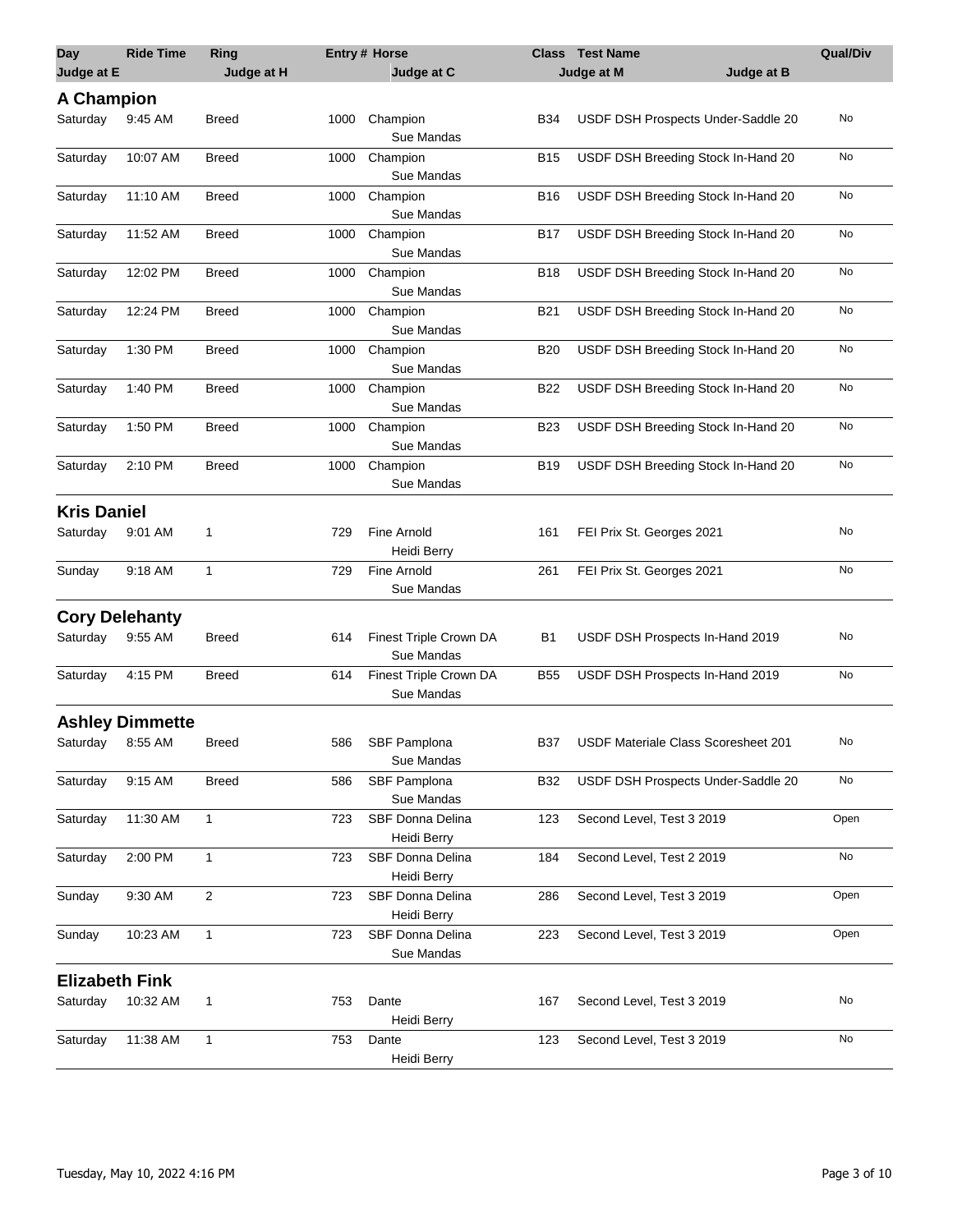| <b>Day</b>            | <b>Ride Time</b>        | Ring           |     | <b>Entry# Horse</b>                  |                | <b>Class Test Name</b>             | <b>Qual/Div</b> |
|-----------------------|-------------------------|----------------|-----|--------------------------------------|----------------|------------------------------------|-----------------|
| Judge at E            |                         | Judge at H     |     | Judge at C                           |                | Judge at M<br>Judge at B           |                 |
|                       | <b>Christian Garweg</b> |                |     |                                      |                |                                    |                 |
| Saturday              | 8:52 AM                 |                | 738 | P.E. Braveheart<br>Heidi Berry       | 161            | FEI Prix St. Georges 2021          | No              |
| Saturday              | 9:51 AM                 | 1              | 739 | Excalibur RS<br>Heidi Berry          | 162            | FEI Intermediate I 2021            | No              |
| Sunday                | 9:00 AM                 | 1              | 738 | P.E. Braveheart<br>Sue Mandas        | 262            | FEI Intermediate I 2021            | <b>No</b>       |
| Sunday                | 11:32 AM                | 1              | 739 | Excalibur RS<br>Sue Mandas           | 281            | FEI Freestyle, Intermediate I 2017 | <b>No</b>       |
| <b>Calista Goddin</b> |                         |                |     |                                      |                |                                    |                 |
| Sunday                | 9:45 AM                 | 2              | 736 | <b>TVR Zander Bar</b><br>Heidi Berry | 21             | Introductory Walk-Trot Test A 2019 | <b>No</b>       |
| Sunday                | 10:50 AM                | 2              | 736 | <b>TVR Zander Bar</b><br>Heidi Berry | 22             | Introductory Walk-Trot Test B 2019 | No              |
| Sunday                | 12:14 PM                | $\overline{2}$ | 736 | <b>TVR Zander Bar</b><br>Heidi Berry | 23             | Introductory Walk-Trot Test C 2019 | No              |
| <b>Trina Gomez</b>    |                         |                |     |                                      |                |                                    |                 |
| Saturday              | 11:24 AM                | <b>Breed</b>   | 591 | Crixus<br>Sue Mandas                 | B <sub>6</sub> | USDF DSH Prospects In-Hand 2019    | No              |
| Saturday              | 3:31 PM                 | <b>Breed</b>   | 591 | Crixus<br>Sue Mandas                 | <b>B43</b>     | USDF DSH Prospects In-Hand 2019    | No              |
| Saturday              | 4:19 PM                 | <b>Breed</b>   | 590 | Golden Vale<br>Sue Mandas            | <b>B56</b>     | USDF DSH Prospects In-Hand 2019    | <b>No</b>       |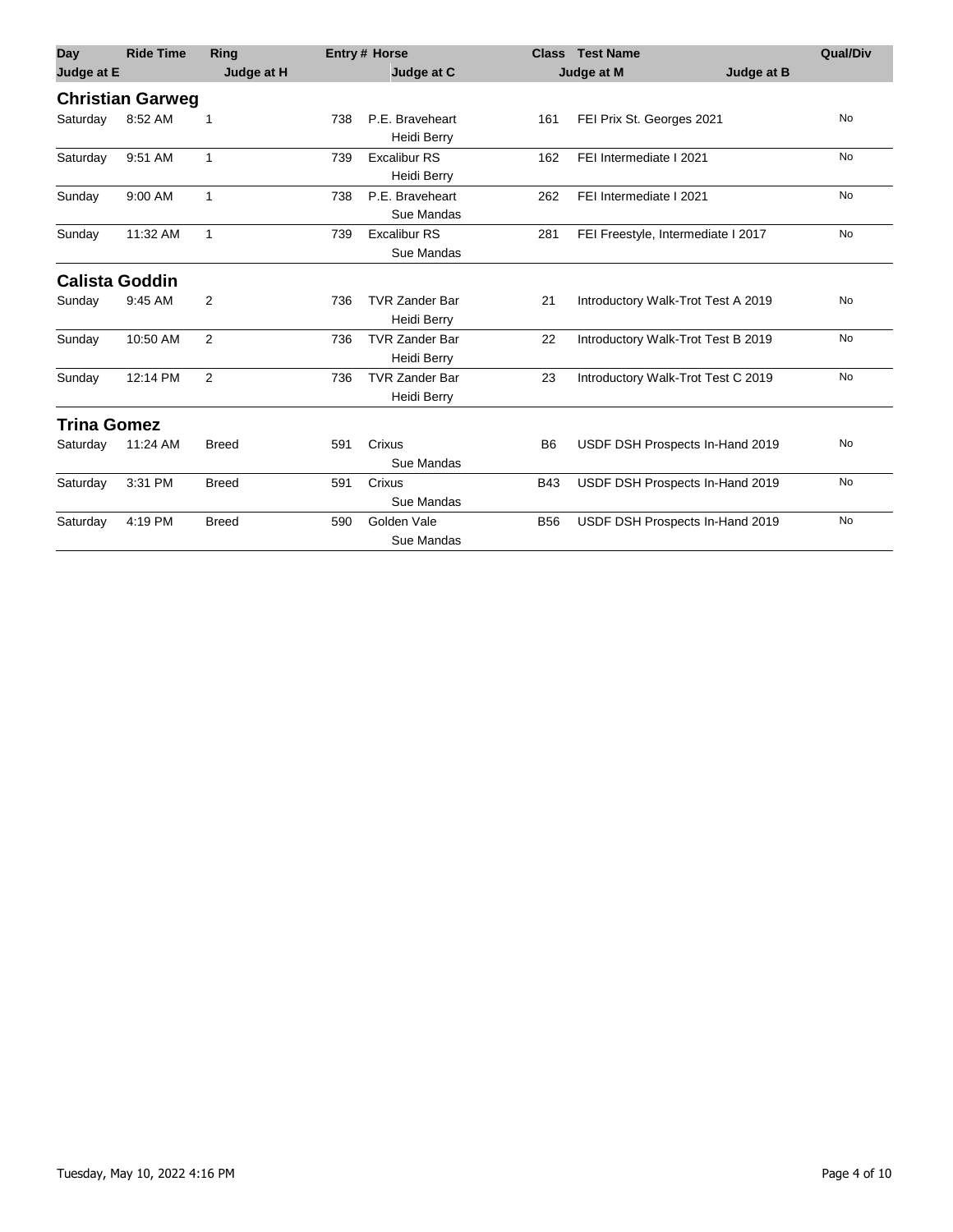| Day<br>Judge at E    | <b>Ride Time</b> | Ring         |     | <b>Entry# Horse</b><br>Judge at C      |                | <b>Class</b> Test Name<br>Judge at M<br>Judge at B | <b>Qual/Div</b> |
|----------------------|------------------|--------------|-----|----------------------------------------|----------------|----------------------------------------------------|-----------------|
|                      |                  | Judge at H   |     |                                        |                |                                                    |                 |
| <b>Bruce Griffin</b> |                  |              |     |                                        |                |                                                    |                 |
| Saturday             | $9:05$ AM        | <b>Breed</b> | 599 | Galahad KGF<br>Sue Mandas              | B38            | USDF Materiale Class Scoresheet 201                | No              |
| Saturday             | 9:35 AM          | <b>Breed</b> | 600 | Boukje V.D. Valkstraat<br>Sue Mandas   | <b>B33</b>     | USDF DSH Prospects Under-Saddle 20                 | No              |
| Saturday             | 10:34 AM         | <b>Breed</b> | 625 | <b>Rue Cler</b><br>Sue Mandas          | B2             | USDF DSH Prospects In-Hand 2019                    | No              |
| Saturday             | 10:42 AM         | <b>Breed</b> | 527 | De Ciel<br>Sue Mandas                  | B <sub>3</sub> | USDF DSH Prospects In-Hand 2019                    | No              |
| Saturday             | 10:46 AM         | <b>Breed</b> | 555 | <b>Secret Devotion</b><br>Sue Mandas   | B3             | USDF DSH Prospects In-Hand 2019                    | No              |
| Saturday             | 10:50 AM         | <b>Breed</b> | 575 | Damon's D'oree Clone 1<br>Sue Mandas   | B <sub>3</sub> | USDF DSH Prospects In-Hand 2019                    | No              |
| Saturday             | 11:20 AM         | <b>Breed</b> | 502 | <b>Gallant Nikitis</b><br>Sue Mandas   | B6             | USDF DSH Prospects In-Hand 2019                    | No              |
| Saturday             | 11:36 AM         | <b>Breed</b> | 596 | <b>Phoenix Rising</b><br>Sue Mandas    | B7             | USDF DSH Prospects In-Hand 2019                    | No              |
| Saturday             | 11:44 AM         | <b>Breed</b> | 503 | Secret Formula<br>Sue Mandas           | B7             | USDF DSH Prospects In-Hand 2019                    | No              |
| Saturday             | 12:12 PM         | <b>Breed</b> | 600 | Boukje V.D. Valkstraat<br>Sue Mandas   | <b>B14</b>     | USDF DSH Breeding Stock In-Hand 20                 | No              |
| Saturday             | 12:16 PM         | <b>Breed</b> | 599 | Galahad KGF<br>Sue Mandas              | B14            | USDF DSH Breeding Stock In-Hand 20                 | No              |
| Saturday             | 1:26 PM          | <b>Breed</b> | 581 | DYNASTIE DAMON'S D'A<br>Sue Mandas     | <b>B12</b>     | USDF DSH Breeding Stock In-Hand 20                 | No              |
| Saturday             | 2:00 PM          | <b>Breed</b> | 595 | SBF Pamplona<br>Sue Mandas             | B9             | USDF DSH Prospects In-Hand 2019                    | No              |
| Saturday             | 2:30 PM          | <b>Breed</b> | 503 | Secret Formula<br>Sue Mandas           | <b>B27</b>     | USDF DSH Group Class 2019                          | No              |
| Saturday             | 2:30 PM          | <b>Breed</b> | 527 | De Ciel<br>Sue Mandas                  | <b>B27</b>     | USDF DSH Group Class 2019                          | No              |
| Saturday             | 2:30 PM          | <b>Breed</b> | 555 | <b>Secret Devotion</b><br>Sue Mandas   | <b>B27</b>     | USDF DSH Group Class 2019                          | No              |
| Saturday             | 2:30 PM          | <b>Breed</b> | 581 | DYNASTIE DAMON'S D'A<br>Sue Mandas     | B27            | USDF DSH Group Class 2019                          | No              |
| Saturday             | 2:40 PM          | <b>Breed</b> | 583 | Sue Anne Wells (Breeder)<br>Sue Mandas | <b>B29</b>     | USDF DSH Group Class 2019                          | No              |
| Saturday             | 2:40 PM          | <b>Breed</b> | 555 | <b>Secret Devotion</b><br>Sue Mandas   | <b>B29</b>     | USDF DSH Group Class 2019                          | No              |
| Saturday             | 2:40 PM          | <b>Breed</b> | 527 | De Ciel<br>Sue Mandas                  | <b>B29</b>     | USDF DSH Group Class 2019                          | No              |
| Saturday             | 2:40 PM          | <b>Breed</b> | 503 | Secret Formula<br>Sue Mandas           | <b>B29</b>     | USDF DSH Group Class 2019                          | No              |
| Saturday             | 3:11 PM          | <b>Breed</b> | 502 | <b>Gallant Nikitis</b><br>Sue Mandas   | <b>B41</b>     | USDF DSH Prospects In-Hand 2019                    | No              |
| Saturday             | 3:15 PM          | <b>Breed</b> | 581 | DYNASTIE DAMON'S D'A<br>Sue Mandas     | <b>B41</b>     | USDF DSH Prospects In-Hand 2019                    | No              |
| Saturday             | 3:43 PM          | <b>Breed</b> | 575 | Damon's D'oree Clone 1<br>Sue Mandas   | B45            | USDF DSH Prospects In-Hand 2019                    | No              |
| Saturday             | 3:47 PM          | <b>Breed</b> | 596 | <b>Phoenix Rising</b><br>Sue Mandas    | B45            | USDF DSH Prospects In-Hand 2019                    | No              |
| Saturday             | 3:51 PM          | <b>Breed</b> | 600 | Boukje V.D. Valkstraat<br>Sue Mandas   | B46            | USDF DSH Prospects In-Hand 2019                    | No              |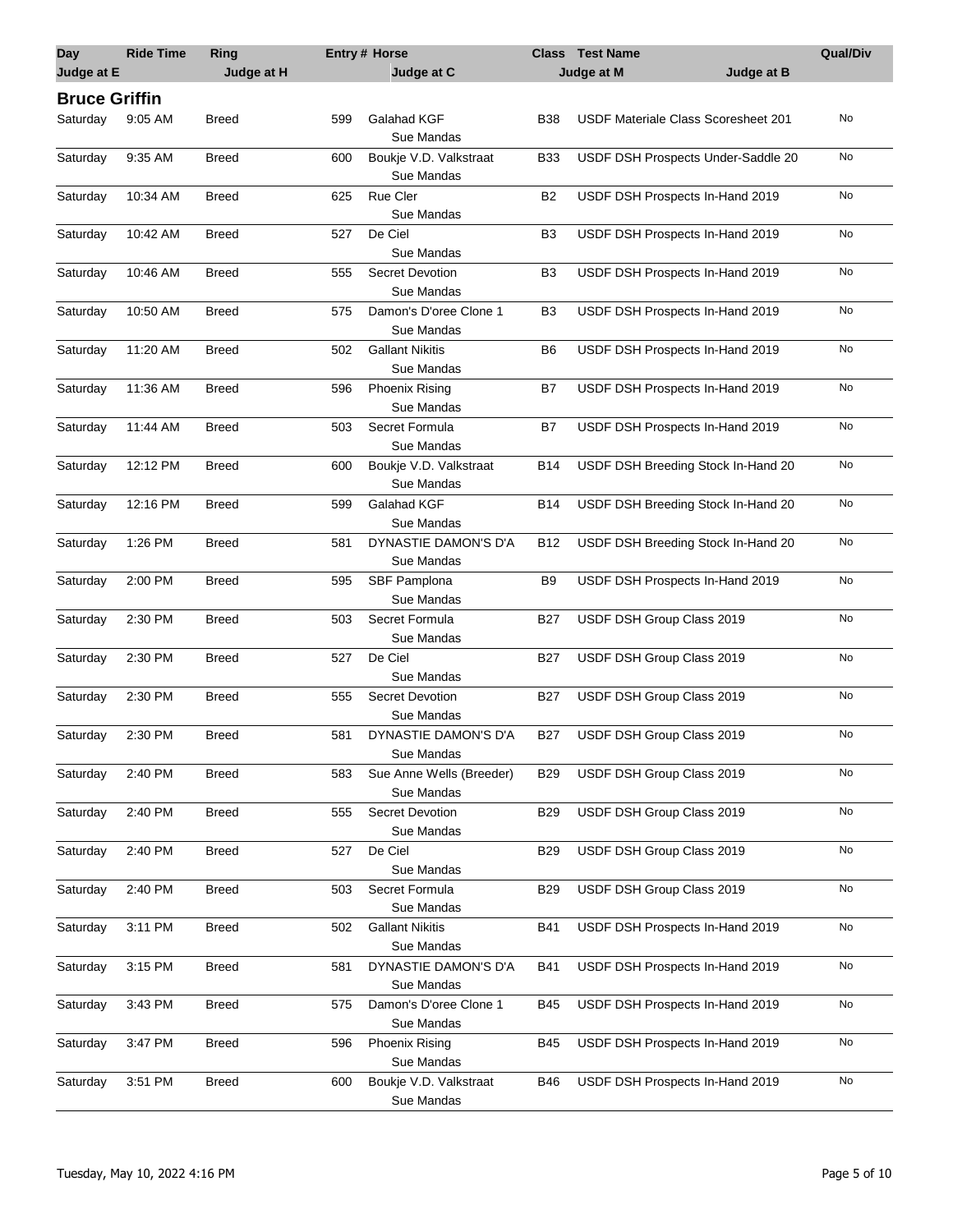| <b>Day</b>           | <b>Ride Time</b>         | Ring           |     | <b>Entry # Horse</b>                      |            | <b>Class</b> Test Name               | <b>Qual/Div</b> |
|----------------------|--------------------------|----------------|-----|-------------------------------------------|------------|--------------------------------------|-----------------|
| Judge at E           |                          | Judge at H     |     | Judge at C                                |            | Judge at B<br>Judge at M             |                 |
| Saturday             | 4:03 PM                  | Breed          | 599 | Galahad KGF<br>Sue Mandas                 | B46        | USDF DSH Prospects In-Hand 2019      | No              |
| Sunday               | 11:41 AM                 | 1              | 599 | Galahad KGF<br>Sue Mandas                 |            | 203ROO Training Level, Test 3 2019   | Open            |
| Sunday               | 1:40 PM                  | 1              | 600 | Boukje V.D. Valkstraat<br>Sue Mandas      | 203        | Training Level, Test 3 2019          | Open            |
|                      | <b>Mary Anne Hubbard</b> |                |     |                                           |            |                                      |                 |
| Sunday               | 9:38 AM                  | 2              | 722 | Dylan's Blowin 'N the Wind<br>Heidi Berry | 201        | Training Level, Test 1 2019          | No              |
| Sunday               | 12:07 PM                 | $\overline{2}$ | 722 | Dylan's Blowin 'N the Wind<br>Heidi Berry | 202        | Training Level, Test 2 2019          | No              |
| Sunday               | 1:19 PM                  | 1              | 722 | Dylan's Blowin 'N the Wind<br>Sue Mandas  | 203        | Training Level, Test 3 2019          | No              |
| <b>Ellen Hudgins</b> |                          |                |     |                                           |            |                                      |                 |
| Saturday             | 12:46 PM                 | 1              | 725 | Mr. Coldspring Nic<br>Heidi Berry         | 112        | First Level, Test 2 2019             | No              |
| Sunday               | 9:16 AM                  | $\overline{2}$ | 725 | Mr. Coldspring Nic<br>Heidi Berry         | 212        | First Level, Test 2 2019             | No              |
|                      | <b>Camyn Huneycutt</b>   |                |     |                                           |            |                                      |                 |
| Saturday             | 10:00 AM                 | 1              | 743 | Reliant<br><b>Heidi Berry</b>             | 121        | Second Level, Test 1 2019            | No              |
| Saturday             | 11:22 AM                 | 1              | 743 | Reliant<br>Heidi Berry                    | 123        | Second Level, Test 3 2019            | Open            |
| Sunday               | 10:15 AM                 | $\mathbf{1}$   | 743 | Reliant<br>Sue Mandas                     | 223        | Second Level, Test 3 2019            | Open            |
| <b>Sierra Isley</b>  |                          |                |     |                                           |            |                                      |                 |
| Sunday               | 11:07 AM                 | 1              | 718 | Reminiscent<br>Sue Mandas                 | 25         | Training Level, Test 2 2019          | No              |
| Sunday               | 1:36 PM                  | $\overline{2}$ | 718 | Reminiscent<br>Heidi Berry                | 24         | Training Level, Test 1 2019          | No              |
|                      | <b>James Jackson</b>     |                |     |                                           |            |                                      |                 |
| Saturday             | 1:18 PM                  | Breed          | 615 | Springborgs Device<br>Sue Mandas          | B12        | USDF DSH Breeding Stock In-Hand 20   | No              |
| Saturday             | 4:11 PM                  | <b>Breed</b>   | 615 | Springborgs Device<br>Sue Mandas          | <b>B53</b> | USDF DSH Prospects In-Hand 2019      | No              |
| <b>Harper Kane</b>   |                          |                |     |                                           |            |                                      |                 |
| Saturday             | 2:47 PM                  | 1              | 733 | Catalina<br>Heidi Berry                   | 102        | Training Level, Test 2 2019          | No              |
| Saturday             | 3:14 PM                  | 1              | 733 | Catalina<br>Heidi Berry                   | 103        | Training Level, Test 3 2019          | No              |
| Saturday             | 3:50 PM                  | 1              | 733 | Catalina<br><b>Heidi Berry</b>            | 173        | <b>USEF Dressage Seat Equitation</b> | No              |
| Sunday               | 1:12 PM                  | 1              | 733 | Catalina<br>Sue Mandas                    | 203        | Training Level, Test 3 2019          | No              |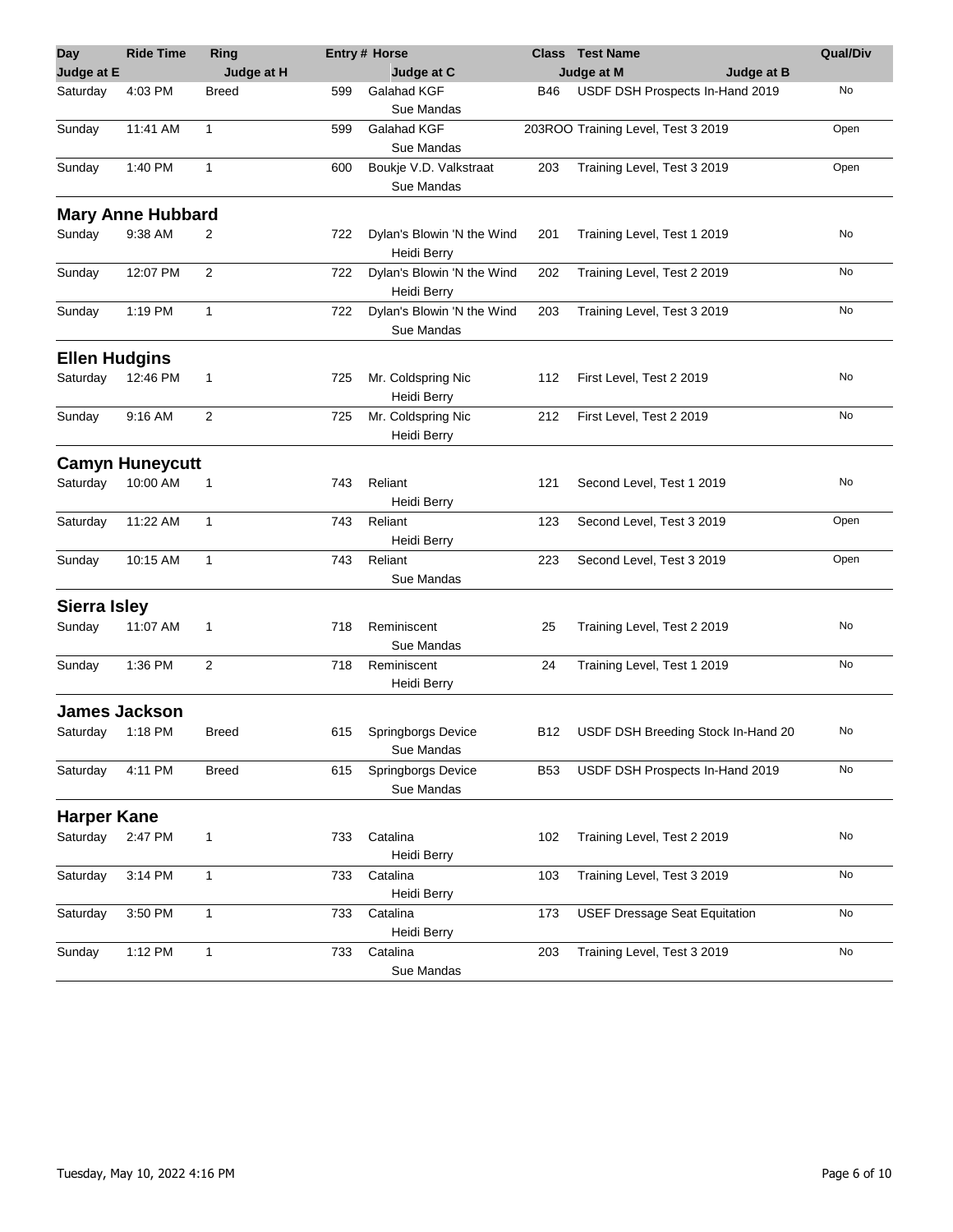| <b>Day</b><br>Judge at E | <b>Ride Time</b>           | Ring<br>Judge at H |     | <b>Entry # Horse</b><br>Judge at C       |                | <b>Class</b> Test Name<br>Judge at B<br>Judge at M | <b>Qual/Div</b> |
|--------------------------|----------------------------|--------------------|-----|------------------------------------------|----------------|----------------------------------------------------|-----------------|
| <b>Hayden Kane</b>       |                            |                    |     |                                          |                |                                                    |                 |
| Saturday                 | 2:08 PM                    | 1                  | 734 | K5 WeeBiscuit<br>Heidi Berry             | 184            | Training Level, Test 1 2019                        | No              |
| Saturday                 | 3:28 PM                    | 1                  | 734 | K5 WeeBiscuit<br>Heidi Berry             | 17             | Introductory Walk-Trot Test C 2019                 | No              |
| Saturday                 | 3:50 PM                    | 1                  | 734 | K5 WeeBiscuit<br>Heidi Berry             | 173            | <b>USEF Dressage Seat Equitation</b>               | No              |
| Sunday                   | 1:47 PM                    | 1                  | 734 | K5 WeeBiscuit<br>Sue Mandas              | 37             | Introductory Walk-Trot Test C 2019                 | No              |
| <b>Samantha Kidd</b>     |                            |                    |     |                                          |                |                                                    |                 |
| Saturday                 | 9:59 AM                    | <b>Breed</b>       | 620 | Sitara ASH<br>Sue Mandas                 | <b>B1</b>      | USDF DSH Prospects In-Hand 2019                    | No              |
| Saturday                 | 10:26 AM                   | <b>Breed</b>       | 621 | <b>Boudicca ASH</b><br>Sue Mandas        | B2             | USDF DSH Prospects In-Hand 2019                    | No              |
| Saturday                 | 10:38 AM                   | <b>Breed</b>       | 617 | Hespera ASH<br>Sue Mandas                | B3             | USDF DSH Prospects In-Hand 2019                    | No              |
| Saturday                 | 11:02 AM                   | <b>Breed</b>       | 623 | Circe Maria ASH<br>Sue Mandas            | B4             | USDF DSH Prospects In-Hand 2019                    | No              |
| Saturday                 | 11:28 AM                   | <b>Breed</b>       | 618 | Vermillion ASH<br>Sue Mandas             | B6             | USDF DSH Prospects In-Hand 2019                    | No              |
|                          | <b>Mary Ann Laferriere</b> |                    |     |                                          |                |                                                    |                 |
| Saturday                 | 9:43 AM                    | 1                  | 726 | <b>Hucks Wild Annie</b><br>Heidi Berry   | 133            | Third Level, Test 3 2019                           | No              |
| Saturday                 | 11:06 AM                   | 1                  | 726 | <b>Hucks Wild Annie</b><br>Heidi Berry   | 123            | Second Level, Test 3 2019                          | No              |
| <b>John Lasher</b>       |                            |                    |     |                                          |                |                                                    |                 |
| Saturday                 | 2:15 PM                    | 1                  | 749 | Phoebe<br>Heidi Berry                    | 33             | Third Level, Test 1 2019                           | No              |
| Saturday                 | 3:34 PM                    | 1                  | 748 | Poke Mon<br>Heidi Berry                  | $\overline{7}$ | First Level, Test 1 2019                           | No              |
| <b>Jordan Lewey</b>      |                            |                    |     |                                          |                |                                                    |                 |
| Sunday                   | 10:09 AM                   | 2                  | 720 | Silks Of Black And Silver<br>Heidi Berry | 21             | Introductory Walk-Trot Test A 2019                 | No              |
| Sunday                   | 11:55 AM                   | 2                  | 720 | Silks Of Black And Silver<br>Heidi Berry | 22             | Introductory Walk-Trot Test B 2019                 | No              |
|                          | <b>Elizabeth McGrady</b>   |                    |     |                                          |                |                                                    |                 |
| Saturday                 | 8:55 AM                    | <b>Breed</b>       | 741 | Dresscode Marseille<br>Sue Mandas        | B37            | USDF Materiale Class Scoresheet 201                | No              |
| <b>Sophia Metcalf</b>    |                            |                    |     |                                          |                |                                                    |                 |
| Saturday                 | 12:11 PM                   | 1                  | 751 | Geronimo<br><b>Heidi Berry</b>           | 111            | First Level, Test 1 2019                           | No              |
| Saturday                 | 12:25 PM                   | 1                  | 751 | Geronimo<br>Heidi Berry                  | 112            | First Level, Test 2 2019                           | No              |
|                          | <b>Courtney Milledge</b>   |                    |     |                                          |                |                                                    |                 |
| Saturday                 | 9:35 AM                    | <b>Breed</b>       | 624 | Hertog Jan vd Paddenstee<br>Sue Mandas   | B33            | USDF DSH Prospects Under-Saddle 20                 | No              |
| Saturday                 | 12:20 PM                   | Breed              | 624 | Hertog Jan vd Paddenstee<br>Sue Mandas   | B14            | USDF DSH Breeding Stock In-Hand 20                 | No              |
| Saturday                 | 3:55 PM                    | Breed              | 624 | Hertog Jan vd Paddenstee<br>Sue Mandas   | <b>B46</b>     | USDF DSH Prospects In-Hand 2019                    | No              |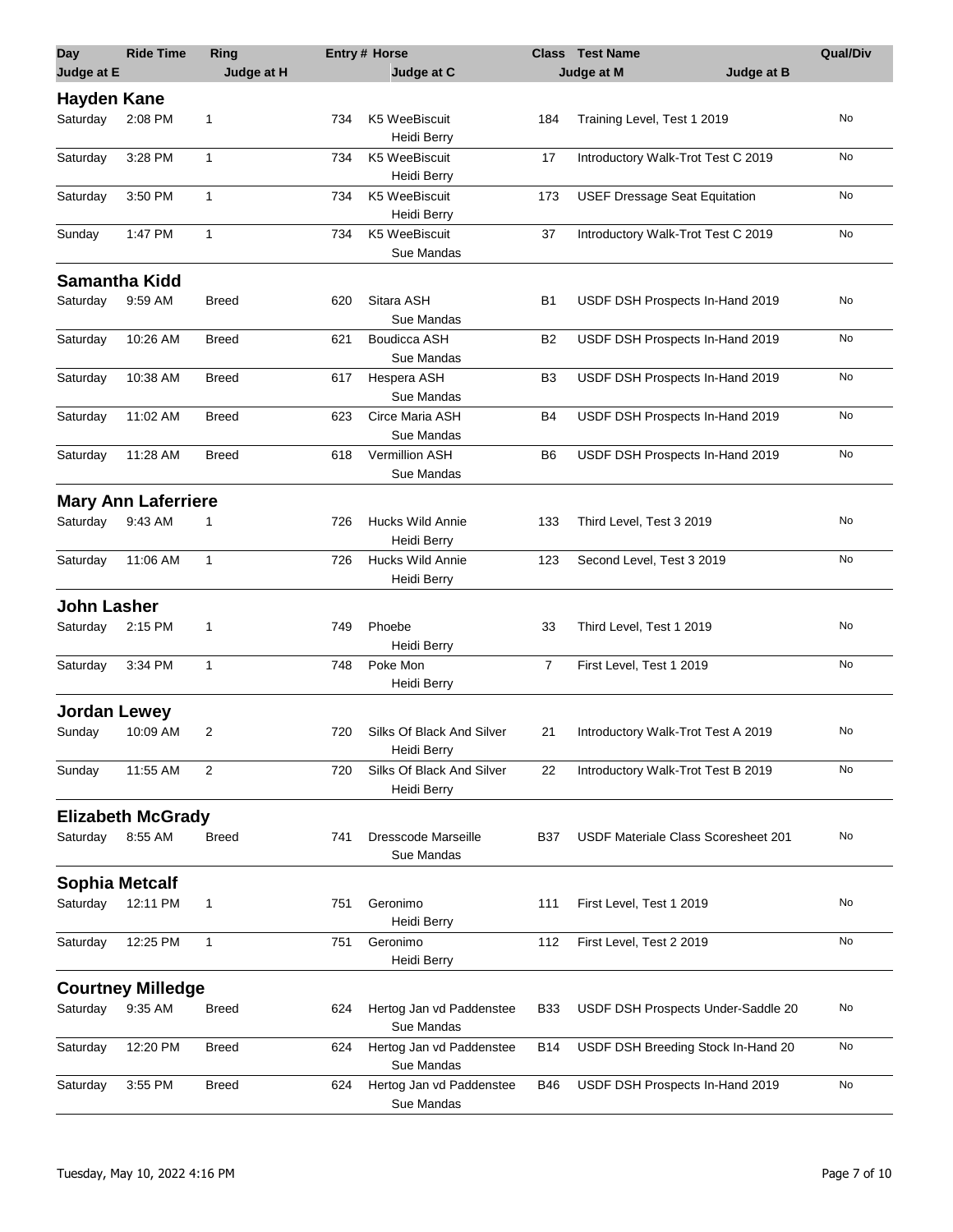| <b>Day</b><br>Judge at E | <b>Ride Time</b>         | Ring<br>Judge at H |     | <b>Entry # Horse</b><br>Judge at C |            | <b>Class</b> Test Name<br>Judge at B<br>Judge at M | <b>Qual/Div</b> |
|--------------------------|--------------------------|--------------------|-----|------------------------------------|------------|----------------------------------------------------|-----------------|
|                          | Angela Mirarchi          |                    |     |                                    |            |                                                    |                 |
| Saturday                 | 10:03 AM                 | Breed              | 616 | Lady Willa<br>Sue Mandas           | B1         | USDF DSH Prospects In-Hand 2019                    | No              |
|                          | <b>Jacqueline Moore</b>  |                    |     |                                    |            |                                                    |                 |
| Saturday                 | 12:32 PM                 | 1                  | 731 | D'Arcy<br>Heidi Berry              | 112        | First Level, Test 2 2019                           | No              |
| Saturday                 | 2:39 PM                  | 1                  | 731 | D'Arcy<br>Heidi Berry              | 113        | First Level, Test 3 2019                           | JR/YR           |
| Sunday                   | 11:48 AM                 | 1                  | 731 | D'Arcy<br>Sue Mandas               | 213        | First Level, Test 3 2019                           | JR/YR           |
|                          | <b>Shirley Murphy</b>    |                    |     |                                    |            |                                                    |                 |
| Saturday                 | 11:48 AM                 | Breed              | 598 | Gaelen Grand                       | B8         | USDF DSH Prospects In-Hand 2019                    | No              |
| Saturday                 | 3:19 PM                  | <b>Breed</b>       | 598 | Gaelen Grand<br>Sue Mandas         | <b>B41</b> | USDF DSH Prospects In-Hand 2019                    | No              |
|                          | <b>Nancy Oglesby</b>     |                    |     |                                    |            |                                                    |                 |
| Saturday                 | 11:55 AM                 | 1                  | 730 | Devareaux<br>Heidi Berry           | 181        | USDF Freestyle, Second Level 2019                  | No              |
| Sunday                   | 11:14 AM                 | $\mathbf{1}$       | 730 | Devareaux<br>Sue Mandas            | 281        | USDF Freestyle, Second Level 2019                  | No              |
| <b>Lauren Riehle</b>     |                          |                    |     |                                    |            |                                                    |                 |
| Saturday                 | 3:05 PM                  | <b>Breed</b>       | 609 | Dimer of Trilogy<br>Sue Mandas     | <b>B39</b> | USDF Am/JR/YR Handler 2019                         | No              |
| Saturday                 | 3:59 PM                  | Breed              | 609 | Dimer of Trilogy<br>Sue Mandas     | <b>B46</b> | USDF DSH Prospects In-Hand 2019                    | No              |
| Sunday                   | 9:51 AM                  | 2                  | 609 | Dimer of Trilogy<br>Heidi Berry    | 21         | Introductory Walk-Trot Test A 2019                 | No              |
| Sunday                   | 12:01 PM                 | $\overline{2}$     | 609 | Dimer of Trilogy<br>Heidi Berry    | 22         | Introductory Walk-Trot Test B 2019                 | No              |
| <b>Nicole Shafer</b>     |                          |                    |     |                                    |            |                                                    |                 |
| Saturday                 | 10:58 AM                 | <b>Breed</b>       | 589 | Fortissima<br>Sue Mandas           | <b>B4</b>  | USDF DSH Prospects In-Hand 2019                    | No              |
|                          | <b>Madeleine Sheeran</b> |                    |     |                                    |            |                                                    |                 |
| Saturday                 | 12:53 PM                 | 1                  | 728 | Cien Fuegoes CDF<br>Heidi Berry    | 112        | First Level, Test 2 2019                           | No              |
| Saturday                 | 3:21 PM                  | $\mathbf{1}$       | 728 | Cien Fuegoes CDF<br>Heidi Berry    | 28         | First Level, Test 2 2019                           | No              |
|                          | <b>Rebecca Shuck</b>     |                    |     |                                    |            |                                                    |                 |
| Saturday                 | 9:35 AM                  | 1                  | 745 | Sternen-Mann<br>Heidi Berry        | 132        | Third Level, Test 2 2019                           | No              |
| Sunday                   | 9:43 AM                  | 1                  | 745 | Sternen-Mann<br>Sue Mandas         | 232        | Third Level, Test 2 2019                           | No              |
|                          | <b>Shona Simpson</b>     |                    |     |                                    |            |                                                    |                 |
| Saturday                 | 9:27 AM                  | 1                  | 732 | Balrine De L'Ocean<br>Heidi Berry  | 131        | Third Level, Test 1 2019                           | No              |
| Saturday                 | 10:40 AM                 | 1                  | 732 | Balrine De L'Ocean<br>Heidi Berry  | 167        | Third Level, Test 1 2019                           | No              |
| Sunday                   | 9:35 AM                  | 1                  | 732 | Balrine De L'Ocean<br>Sue Mandas   | 231        | Third Level, Test 1 2019                           | No              |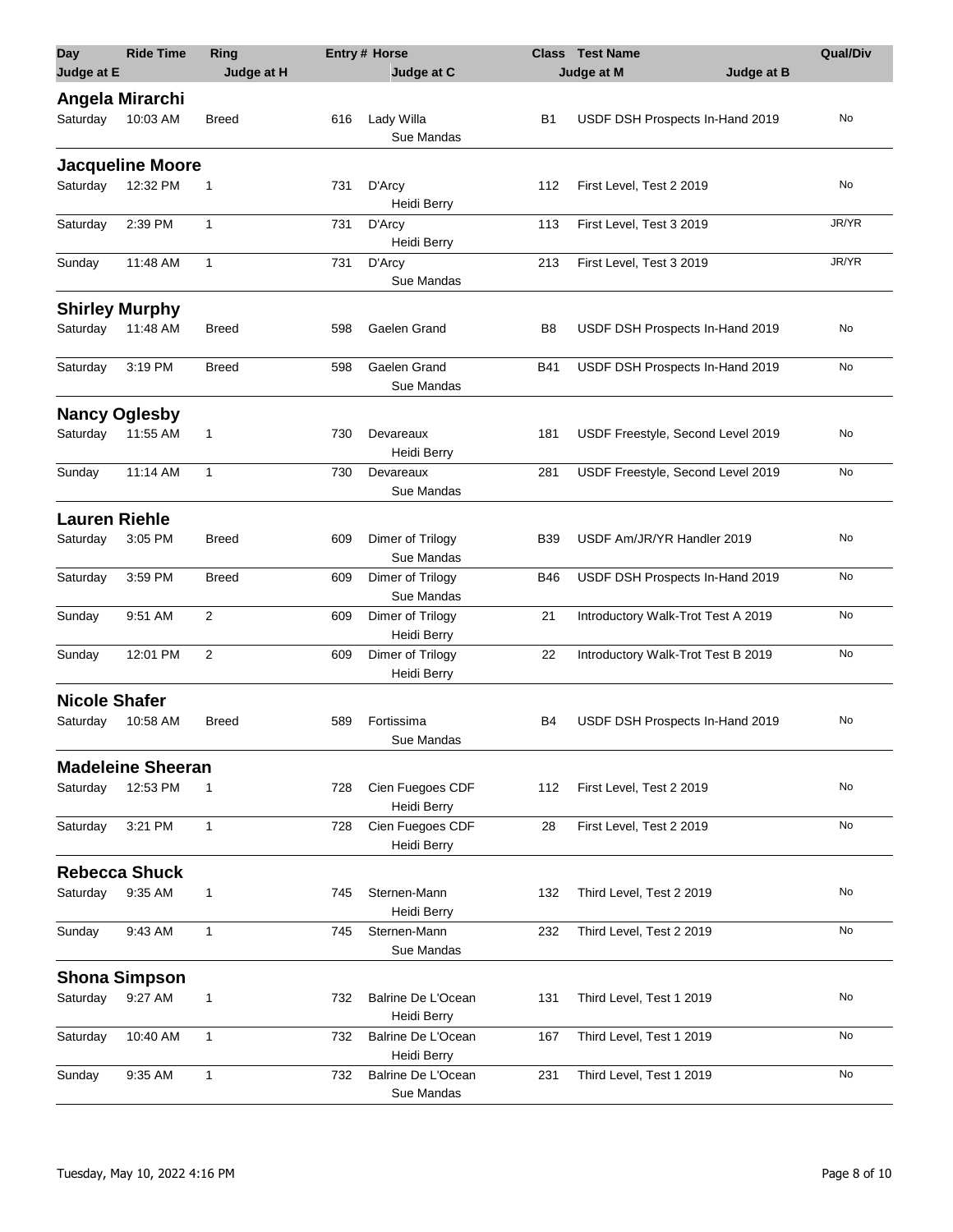| <b>Day</b>              | <b>Ride Time</b>            | Ring                    |     | <b>Entry# Horse</b>               |            | <b>Class</b> Test Name             | <b>Qual/Div</b>      |
|-------------------------|-----------------------------|-------------------------|-----|-----------------------------------|------------|------------------------------------|----------------------|
| Judge at E              |                             | Judge at H              |     | Judge at C                        |            | Judge at M<br>Judge at B           |                      |
| <b>Danielle Sintoni</b> |                             |                         |     |                                   |            |                                    |                      |
| Saturday                | 9:15 AM                     | <b>Breed</b>            | 597 | <b>Colette HTF</b><br>Sue Mandas  | B32        | USDF DSH Prospects Under-Saddle 20 | No                   |
| Saturday                | 11:06 AM                    | <b>Breed</b>            | 593 | Olympia<br>Sue Mandas             | B4         | USDF DSH Prospects In-Hand 2019    | No                   |
| Saturday                | 11:40 AM                    | <b>Breed</b>            | 592 | Poseidon<br>Sue Mandas            | B7         | USDF DSH Prospects In-Hand 2019    | No                   |
| Saturday                | 1:22 PM                     | <b>Breed</b>            | 597 | Colette HTF<br>Sue Mandas         | B12        | USDF DSH Breeding Stock In-Hand 20 | No                   |
| Saturday                | 2:20 PM                     | <b>Breed</b>            | 593 | Olympia<br>Sue Mandas             | B26        | USDF DSH Group Class 2019          | No                   |
| Saturday                | 2:20 PM                     | <b>Breed</b>            | 592 | Poseidon<br>Sue Mandas            | <b>B26</b> | USDF DSH Group Class 2019          | No                   |
| Saturday                | 2:20 PM                     | <b>Breed</b>            | 594 | Get of Gaudi<br>Sue Mandas        | <b>B26</b> | USDF DSH Group Class 2019          | No                   |
| Saturday                | 3:23 PM                     | <b>Breed</b>            | 597 | <b>Colette HTF</b><br>Sue Mandas  | B41        | USDF DSH Prospects In-Hand 2019    | No                   |
| Saturday                | 3:35 PM                     | <b>Breed</b>            | 592 | Poseidon<br>Sue Mandas            | B45        | USDF DSH Prospects In-Hand 2019    | No                   |
| Saturday                | 3:39 PM                     | <b>Breed</b>            | 593 | Olympia<br>Sue Mandas             | <b>B45</b> | USDF DSH Prospects In-Hand 2019    | No                   |
| <b>Jill Starcevich</b>  |                             |                         |     |                                   |            |                                    |                      |
| Saturday                | 10:54 AM                    | <b>Breed</b>            | 587 | Royse<br>Sue Mandas               | B4         | USDF DSH Prospects In-Hand 2019    | No                   |
| Saturday                | 3:27 PM                     | <b>Breed</b>            | 587 | Royse<br>Sue Mandas               | <b>B41</b> | USDF DSH Prospects In-Hand 2019    | No                   |
| <b>Robin Stempel</b>    |                             |                         |     |                                   |            |                                    |                      |
| Saturday                | 9:10 AM                     | 1                       | 750 | Rossano Royal 2<br>Heidi Berry    | 166        | FEI Young Riders, Individual 2021  | No                   |
| Sunday                  | 9:09 AM                     | 1                       | 750 | Rossano Royal 2<br>Sue Mandas     | 262        | FEI Intermediate I 2021            | No                   |
| <b>Serina Tart</b>      |                             |                         |     |                                   |            |                                    |                      |
| Saturday 10:16 AM       |                             |                         | 735 | <b>Rock Royale</b><br>Heidi Berry | 122        | Second Level, Test 2 2019          | No                   |
| Saturday                | 11:14 AM                    | 1                       | 735 | Rock Royale<br>Heidi Berry        | 123        | Second Level, Test 3 2019          | <b>Adult Amateur</b> |
| Sunday                  | 9:08 AM                     | $\overline{\mathbf{c}}$ | 735 | Rock Royale<br>Heidi Berry        | 222        | Second Level, Test 2 2019          | No                   |
| Sunday                  | 10:07 AM                    | 1                       | 735 | Rock Royale<br>Sue Mandas         | 223        | Second Level, Test 3 2019          | <b>Adult Amateur</b> |
|                         | <b>Kathryn Taylor Payne</b> |                         |     |                                   |            |                                    |                      |
| Sunday                  | 11:08 AM                    | 2                       | 724 | Augustus<br>Heidi Berry           | 22         | Introductory Walk-Trot Test B 2019 | No                   |
| Sunday                  | 12:26 PM                    | 2                       | 724 | Augustus<br>Heidi Berry           | 23         | Introductory Walk-Trot Test C 2019 | No                   |
| Sunday                  | 1:22 PM                     | 2                       | 724 | Augustus<br>Heidi Berry           | 24         | Training Level, Test 1 2019        | No                   |